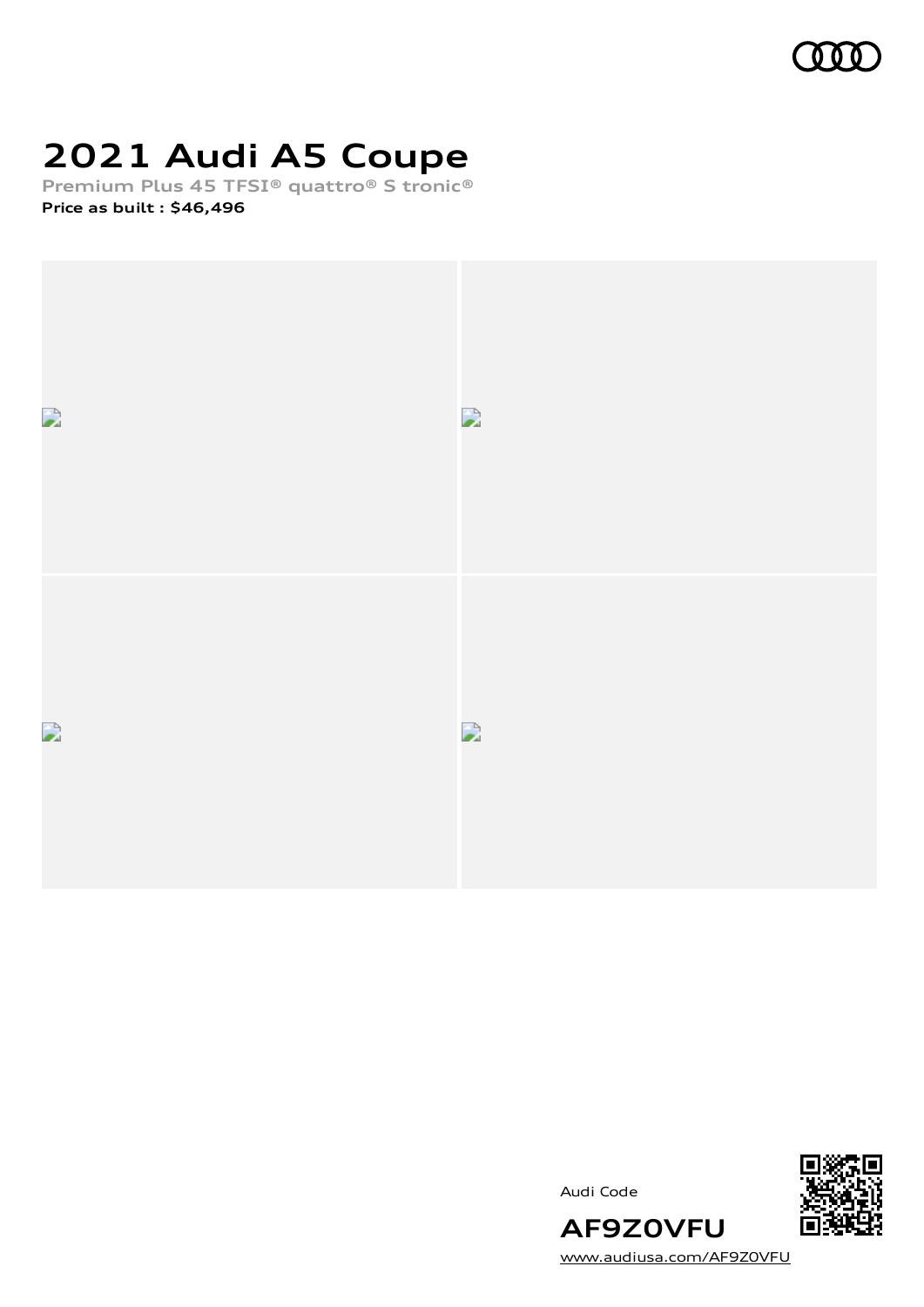## **Summary**

#### **Audi 2021 Audi A5 Coupe** Premium Plus 45 TFSI® quattro® S tronic®

**Price as buil[t](#page-8-0)** \$46,496

## **Exterior colour**

Glacier White metallic

### $\overline{\phantom{a}}$

#### **Further Information**

|                 | N٥           |
|-----------------|--------------|
| Mileage         | 12,061 miles |
| Type of vehicle | Used car     |

**Warranty**

#### **Interior colour**

### **Technical Specifications**

| Engine type                  | 2.0-liter four-cylinder                       |
|------------------------------|-----------------------------------------------|
| stroke                       | Displacement/Bore and 1,984/82.5 x 92.8 cc/mm |
| Max. output                  | 261 HP                                        |
| Torque                       | 273 lb-ft@rpm                                 |
| Top track speed              | 130 mph                                       |
| Acceleration (0 - 60<br>mph) | 5.3 seconds                                   |
| Recommended fuel             | Premium                                       |

#### **Audi Code** AF9Z0VFU

**Your configuration on www.audiusa.com**

[www.audiusa.com/AF9Z0VFU](https://www.audiusa.com/AF9Z0VFU)

**Commission number** d7c164270a0e09b1633e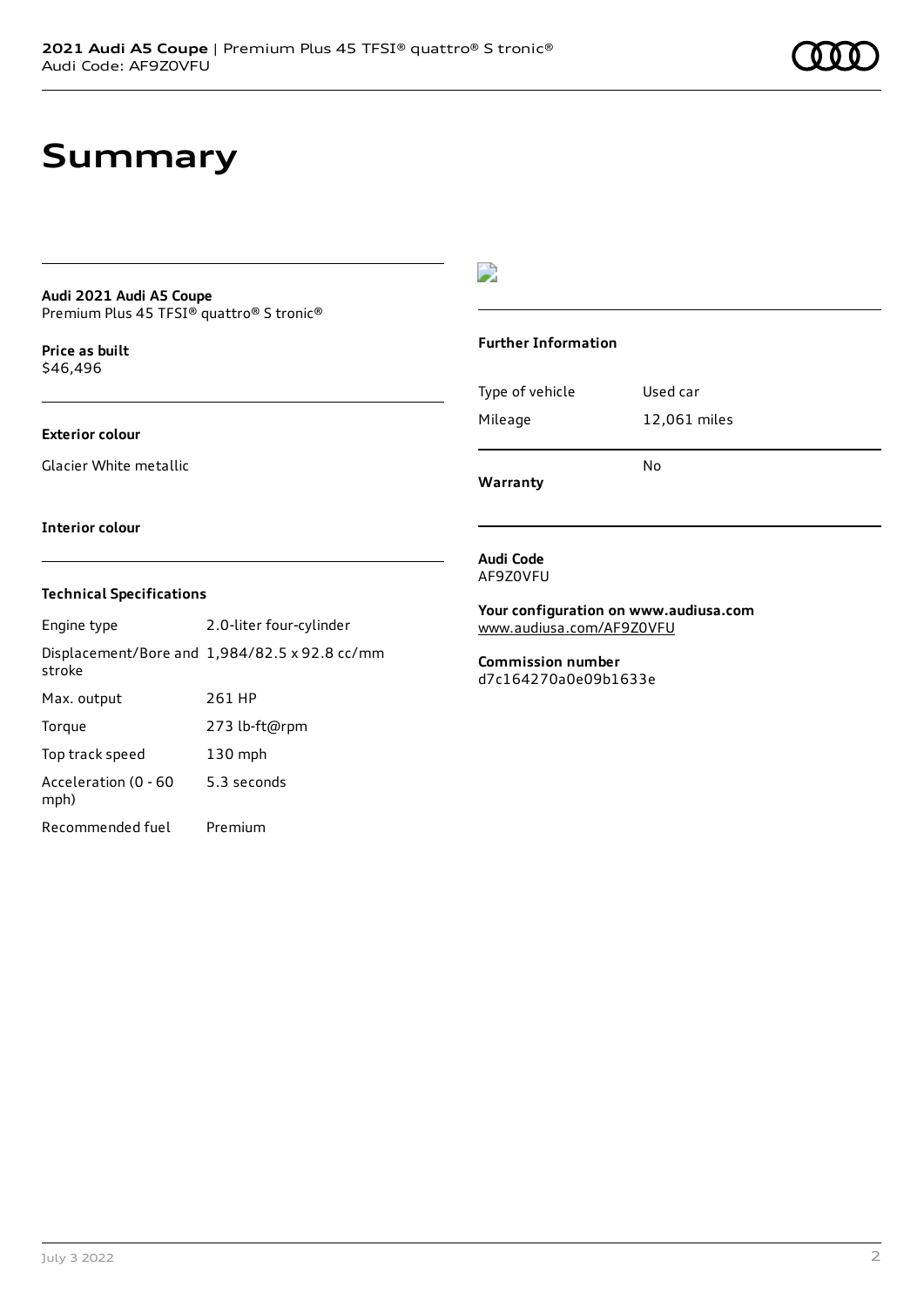

# **Standard features**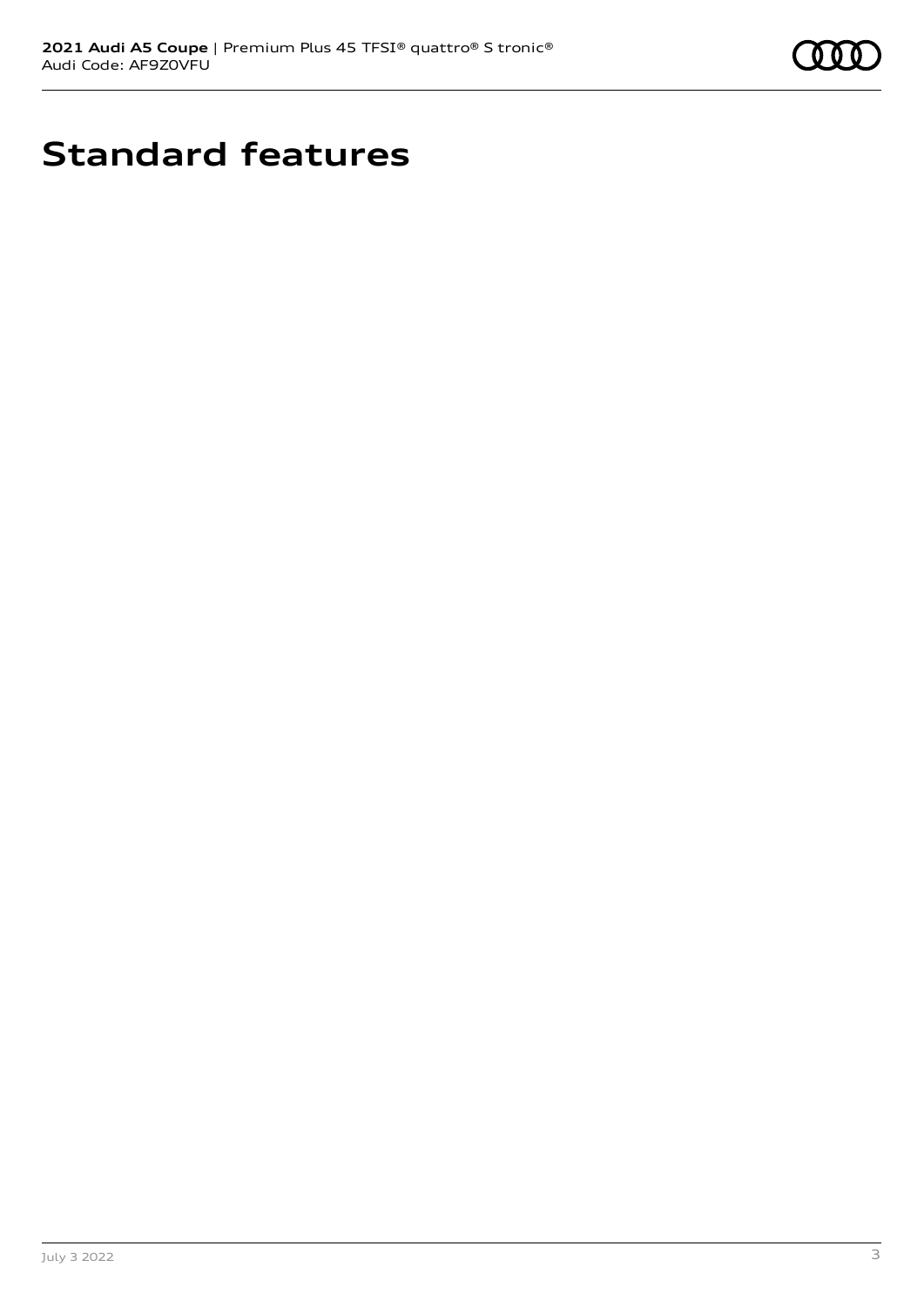## **Dealer remarks**

AUDI CERTIFIED AUDI A5 COUPE S LINE PREMIUM PLUS, PREMIUM PLUS PACKAGE, BLACK OPTIC!! ENJOY AUTO-DIMMING POWER-FOLDING EXTERIOR MIRRORS WITH MEMORY, ALARM SYSTEM WITH MOTION SENSOR, SIRIUSXM(R) ALL ACCESS SERVICE W/3-MONTH TRIAL SUBSCRIPTION, AUDI ADVANCED KEY, MEMORY FOR DRIVER'S SEAT, MATRIX-DESIGN LED HEADLIGHTS, PARKING SYSTEM PLUS, LEATHERETTE COVERED CENTER CONSOLE AND DOOR ARMRESTS, AUDI SIDE ASSIST WITH PRE SENSE REAR, AUDI VIRTUAL COCKPIT, AUDI PHONE BOX, ADAPTIVE CRUISE CONTROL WITH TRAFFIC JAM ASSIST, AUDI ACTIVE LANE ASSIST, HEATED STEERING WHEEL WITH HANDS-ON DETECTION, TOP VIEW CAMERA SYSTEM, 19" 5-ARM-PYLON DESIGN WHEELS, HIGH-GLOSS BLACK EXTERIOR TRIM, ALUMINUM ELLIPSE DARK INLAYS, BANG & OLUFSEN(R) SOUND SYSTEM WITH 3D SOUND, VENTILATED FRONT SEATS, BLACK ROOF, AUDI BEAM, RINGS, SPORT SUSPENSION, AUDI GUARD ALL-WEATHER FLOOR MATS, AUDI DRIVE SELECT, AUDI SMARTPHONE INTERFACE W/ WIRELESS, APPLE CARPLAY(R), AUDI SOUND SYSTEM, AUTO-DIMMING INTERIOR MIRROR W/ COMPASS, DRIVER INFORMATION SYSTEM W/ 7" COLOR DISPLAY, GRAY OAK NATURAL WOOD INLAYS, HEATED FRONT SEATS, HEATED POWER EXTERIOR MIRRORS, HIGH-BEAM ASSIST, INTEGRATED TOLL MODULE(R): NATIONWIDE TOLL COLLECTION TECHNOLOGY (SUBSCRIPTION REQ'D), KEYLESS ENGINE START/STOP, LEATHER SEATING SURFACES, LED HEADLIGHTS, LED INTERIOR LIGHTING, MMI(R) TOUCH DISPLAY WITH 10.1" SCREEN, PANORAMIC SUNROOF (TILT AND SLIDE), PREPARATION FOR MOBILE PHONE (BLUETOOTH(R)) WITH AUDIO STREAMING, S LINE EXTERIOR, SPLIT-FOLDING REAR SEATBACK (40/20/40), THREE-ZONE AUTOMATIC CLIMATE CONTROL W/ DIGITAL REAR DISPLAY, 3-SPOKE MULTI-FUNCTION STEERING WHEEL W/ SHIFT PADDLES, 10-WAY POWER ADJUSTABLE FRONT SPORT SEATS W/ 4-WAY LUMBAR ADJUSTMENT, ADVANCED AIRBAG PROTECTION SYSTEM WITH 8 AIRBAGS, ANTI-LOCK BRAKING SYSTEM (ABS) W/ BRAKE ASSIST, ELECTRONIC STABILIZATION CONTROL (ESC) (MULTI-MODE), ELECTRONIC VEHICLE IMMOBILIZATION, TIRE PRESSURE MONITORING SYSTEM (TPMS), REARVIEW CAMERA, AUDI PRE SENSE BASIC (PREVENTATIVE OCCUPANT PROTECTION), AUDI PRE SENSE CITY (FORWARD COLLISION WARNING & AVOIDANCE ASSIST), LOWER ANCHORS AND TETHERS FOR CHILDREN (LATCH), LANE DEPARTURE WARNING (LDW)!!

ROCKVILLE AUDI, THE MID ATLANTIC'S NUMBER 1 CERTIFIED PRE-OWNED DEALERSHIP!! WE ARE ALSO KNOWN FOR GREAT FINANCING WITH RATES ON APPROVED CREDIT FROM 3.9% APR AND TERMS UP TO 84 MONTHS BASED UPON VEHICLE AND LENDER CONDITIONS. ALL TYPES OF CREDIT MAY BE APPROVED AND FINANCED WITH ROCKVILLE AUDI. ALSO AVAILABLE ON MOST CARS UP TO 10 YEARS OLD AND LESS THAN 120K MILES ARE OPTIONAL VEHICLE SERVICE CONTRACTS WHICH CAN OFTEN BE INCLUDED DIRECTLY WITH YOUR FINANCING OR CASH PAYMENT. MARYLAND STATE INSPECTED WITH OVER 120 POINT INSPECTION PERFORMED BY A TRAINED TECHNICIAN. BUYERS SHOULD TAKE PRIDE IN KNOWING THAT MARYLAND HAS ONE OF THE MOST COMPREHENSIVE STATE INSPECTIONS IN THE COUNTRY. BUYERS COME FROM FAR AND WIDE FOR THE VALUE AVAILABLE WITH A SONIC PRE-OWNED VEHICLE.WE REGULARLY PICK-UP CLIENTS THAT USE OUR LOCAL ACCESS TO METRO AND AMTRAK, OR BY DC/BALTIMORE AIRPORTS.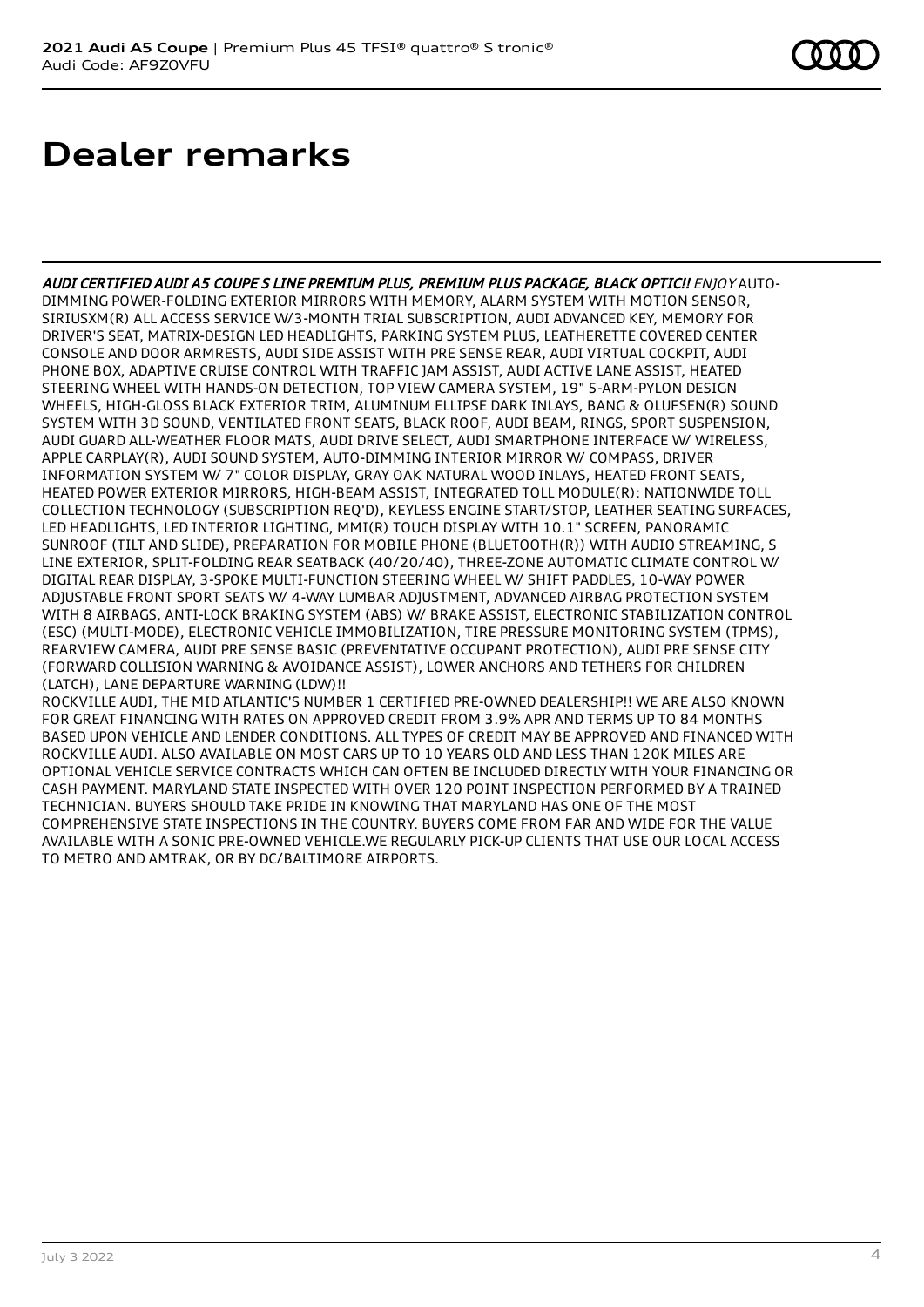## **Technical Specifications**

## **(1/2)**

## **Engineering | Performance**

| Engine type                                 | 2.0-liter four-cylinder                       | Drivetrain type      | quattro <sup>®</sup> all-wheel drive with ultra <sup>®</sup>            |
|---------------------------------------------|-----------------------------------------------|----------------------|-------------------------------------------------------------------------|
| Power Level                                 | 45                                            |                      | technology                                                              |
| Max. output                                 | 261 HP                                        | Gear ratios: 6th     | 0,508                                                                   |
| Displacement                                | 2.0 l                                         | Gear ratios: 7th     | 0,386                                                                   |
| Torque                                      | 273 lb-ft@rpm                                 | Gear ratios: 4th     | 1,057                                                                   |
| Valvetrain                                  | 16-valve DOHC with Audi valvelift<br>system   | Transmission         | Seven-speed S tronic <sup>®</sup> dual-clutch<br>automatic transmission |
| Acceleration (0 - 60                        | 5.3 seconds                                   | Gear ratios: 5th     | 0,738                                                                   |
| mph)                                        |                                               | Gear ratios: 2nd     | 2,190                                                                   |
| Engine block                                | Cast-iron                                     | Gear ratios: 3rd     | 1,517                                                                   |
| Induction/fuel injection Turbocharged/TFSI® |                                               | Gear ratios: Reverse | 2.75                                                                    |
| Cylinder head                               | Aluminum-alloy                                | Gear ratios: 1st     | 3,188                                                                   |
| stroke                                      | Displacement/Bore and 1,984/82.5 x 92.8 cc/mm |                      |                                                                         |
| Top track speed                             | $130$ mph                                     | <b>Steering</b>      |                                                                         |
|                                             |                                               |                      |                                                                         |

### **Electrical system**

| Alternator | 14 Volts - 110-150A  |
|------------|----------------------|
| Battery    | 12 Volts - 420A/75Ah |

## **Transmission | Drivetrain**

| Transmission                               | Seven-speed S tronic <sup>®</sup> dual-clutch<br>automatic transmission |
|--------------------------------------------|-------------------------------------------------------------------------|
| Gear ratios: 5th                           | 0,738                                                                   |
| Gear ratios: 2nd                           | 2,190                                                                   |
| Gear ratios: 3rd                           | 1,517                                                                   |
| Gear ratios: Reverse                       | 2.75                                                                    |
| Gear ratios: 1st                           | 3,188                                                                   |
| <b>Steering</b>                            |                                                                         |
| Steering type                              | Electromechanical speed-sensitive<br>power steering system              |
| Turning diameter, curb- 37.7 ft<br>to-curb |                                                                         |
| Steering ratio                             | 15.9:1                                                                  |

#### **Suspension**

| Front axle | Five-link front independent steel<br>spring suspension |
|------------|--------------------------------------------------------|
| Rear axle  | Five-link rear independent steel<br>spring suspension  |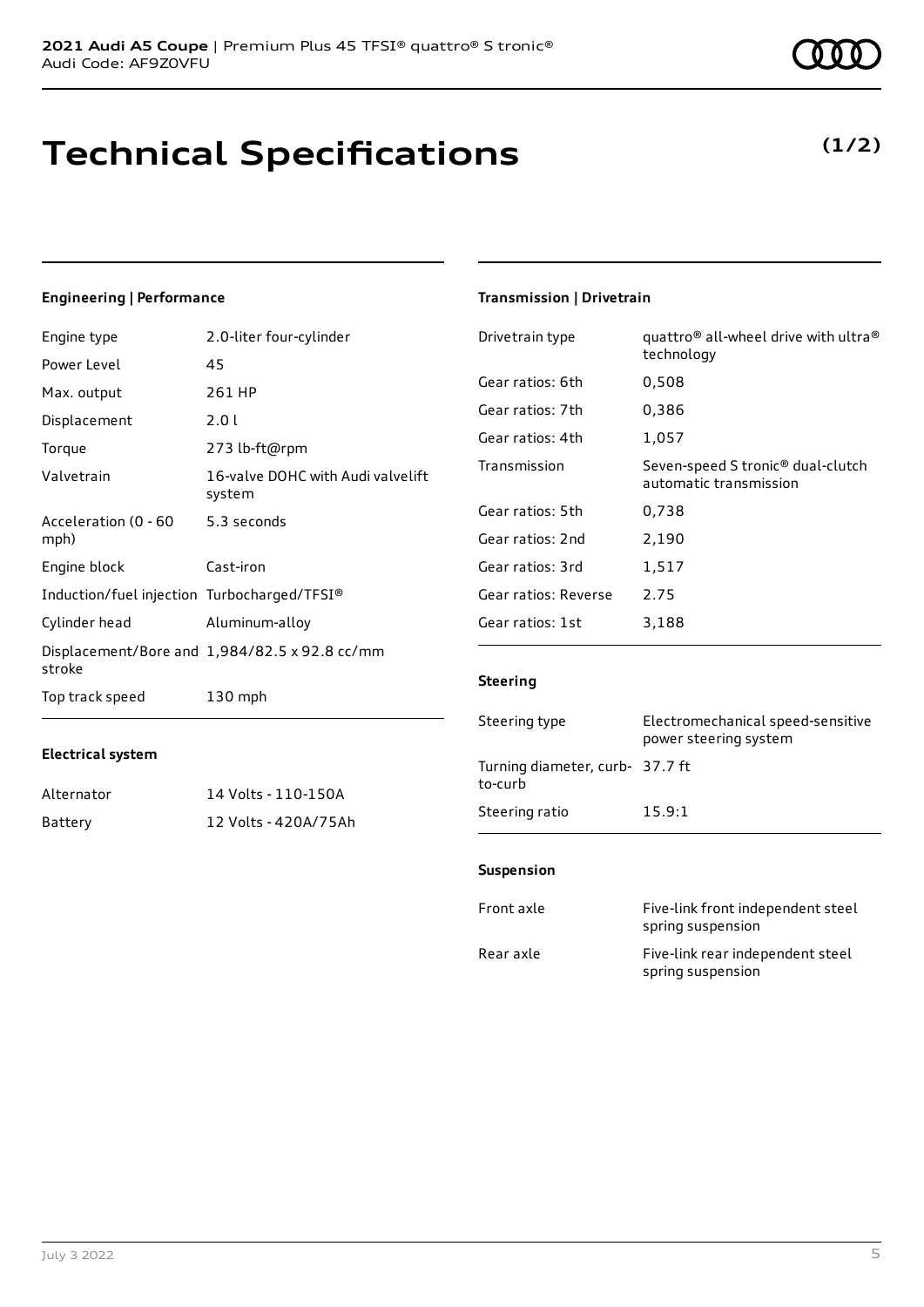## **Brakes**

| Front brakes         | 13.31 (ventilated disc) in                                           |  |
|----------------------|----------------------------------------------------------------------|--|
| Rear brakes          | 12.99 (ventilated disc) in                                           |  |
| Parking brake        | Electromechanical                                                    |  |
|                      |                                                                      |  |
| <b>Body</b>          |                                                                      |  |
| Material             | Multi-material body construction<br>(steel and aluminum composition) |  |
| Corrosion protection | Multistep anti-corrosion protection                                  |  |

### **Warranty | Maintenance**

| Warranty | 4-year/50,000-mile Audi New |
|----------|-----------------------------|
|          | Vehicle Limited Warranty    |

## **Exterior Measurements**

| Height                           | 53.9 in   |
|----------------------------------|-----------|
| Overall width without<br>mirrors | 72.6 in   |
| Length                           | 184.9 in  |
| Wheelbase                        | 108.8 in  |
| Drag coefficient                 | $0.28$ Cw |
| Overall width with<br>mirrors    | 79.8 in   |
| Track rear                       | 61.7 in   |
| Track front                      | 62.4 in   |
| Curb weight                      | 3638 lb   |

### **Interior measurements**

| Seating capacity                          | 4                    |
|-------------------------------------------|----------------------|
| Shoulder room, rear                       | 50.7 in              |
| Head room with front<br>sunroof           | 37.4 in              |
| Leg room, rear                            | 32.7 in              |
| Shoulder room, front                      | 55.3 in              |
| Head room with rear<br>sunroof            | 36.1 in              |
| Leg room, front                           | $41.3$ in            |
| Cargo volume, rear<br>seatbacks up/folded | 10.9/NA cu ft, cu ft |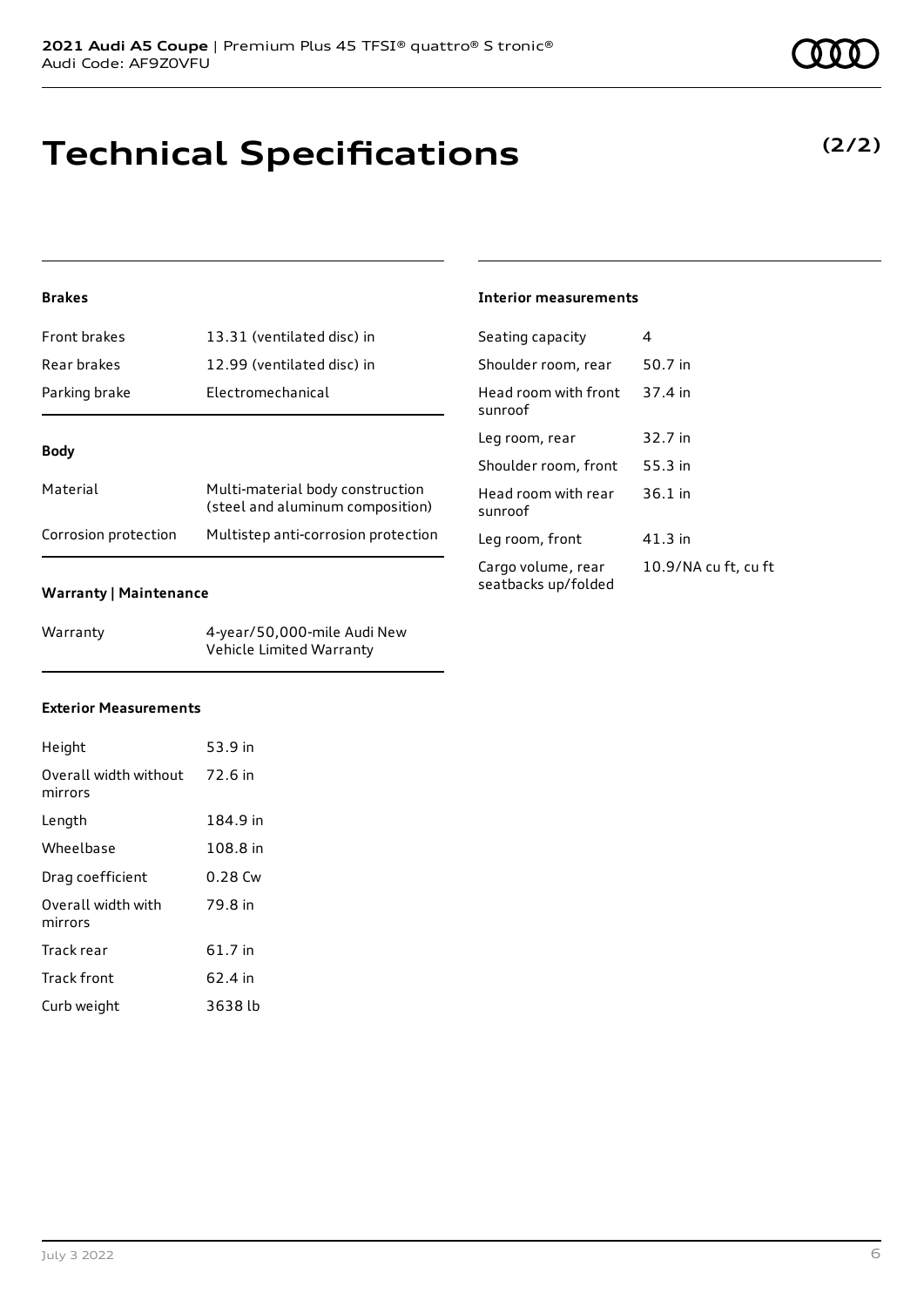## **Consumption- and emission**

#### **Consumption by NEDC**

| urban       | 24 mpg |
|-------------|--------|
| extra-urban | 31 mpg |
| combined    | 27 mpg |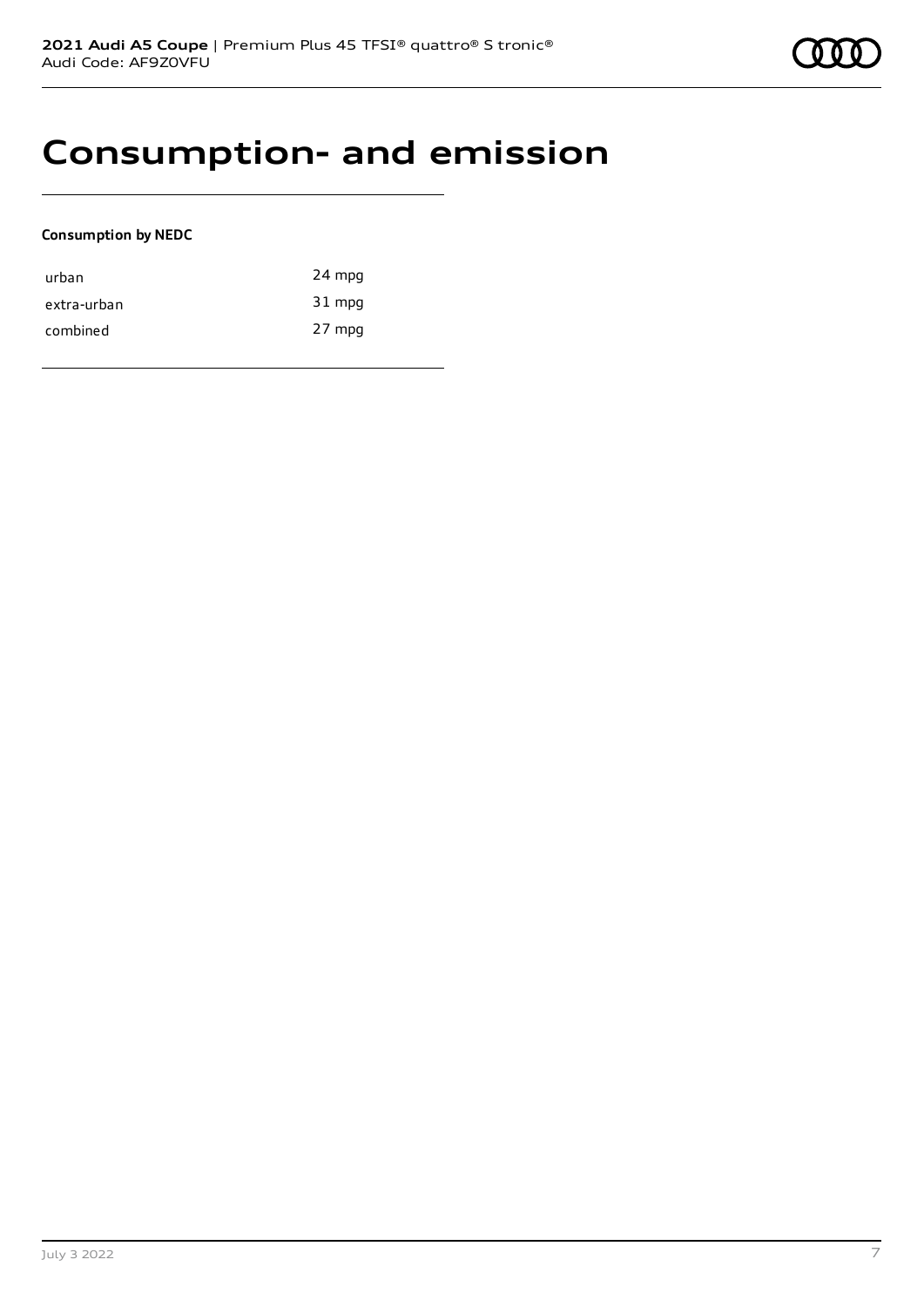# **Contact**

Dealer **Audi Rockville**

1125 Rockville Pike 20852 Rockville MD

Phone: +13012962834 FAX: 3017624505

www: [https://www.audirockville.com](https://www.audirockville.com/)